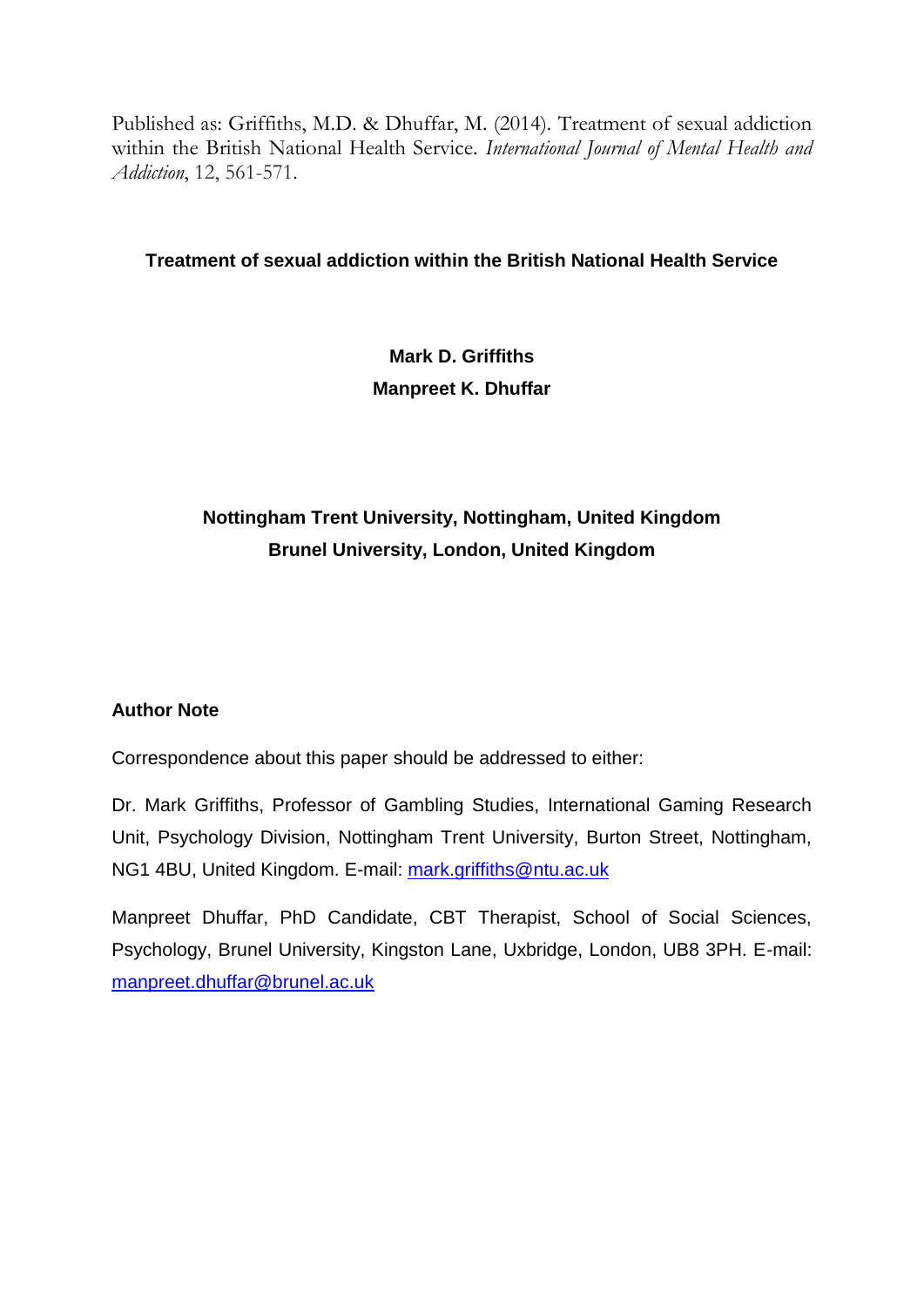#### **Abstract**

At present, the prevalence of rates of sexual addiction in the UK is unknown. This study investigated what treatment services were available within British Mental Health Trusts (MHTs) that are currently provided for those who experience compulsive and/or addictive sexual behaviours within the National Health Service (NHS) system. In March and April 2013, a total of 58 letters were sent by email to all Mental Health Trusts in the UK requesting information about (i) sexual addiction services and (ii) past five-year treatment of sexual addiction. The request for information was sent to all MHTs under the Freedom of Information Act (2001). Results showed that 53 of the 58 MHTs (91%) did not provide any service (specialist or otherwise) for treating those with problematic sexual behaviours. Based on the responses provided, only five MHTs reported having had treated sexual addiction as a disorder that took primacy over the past five years. There was also some evidence to suggest that the NHS may potentially treat sexual addiction as a secondary disorder that is intrinsic and/or co-morbid to the initial referral made by the GP. As it stands, treatment for problematic sexual behaviours in Great Britain is often delivered within a private sector. While Foundation Trusts have more flexibility with their funding, implementing specialist treatment for sexual addiction at this point in time is very limited. In implications for treatment in a British context is discussed.

**Keywords:** Sexual addiction; Compulsive sex; Sexual addiction treatment; National Health Service.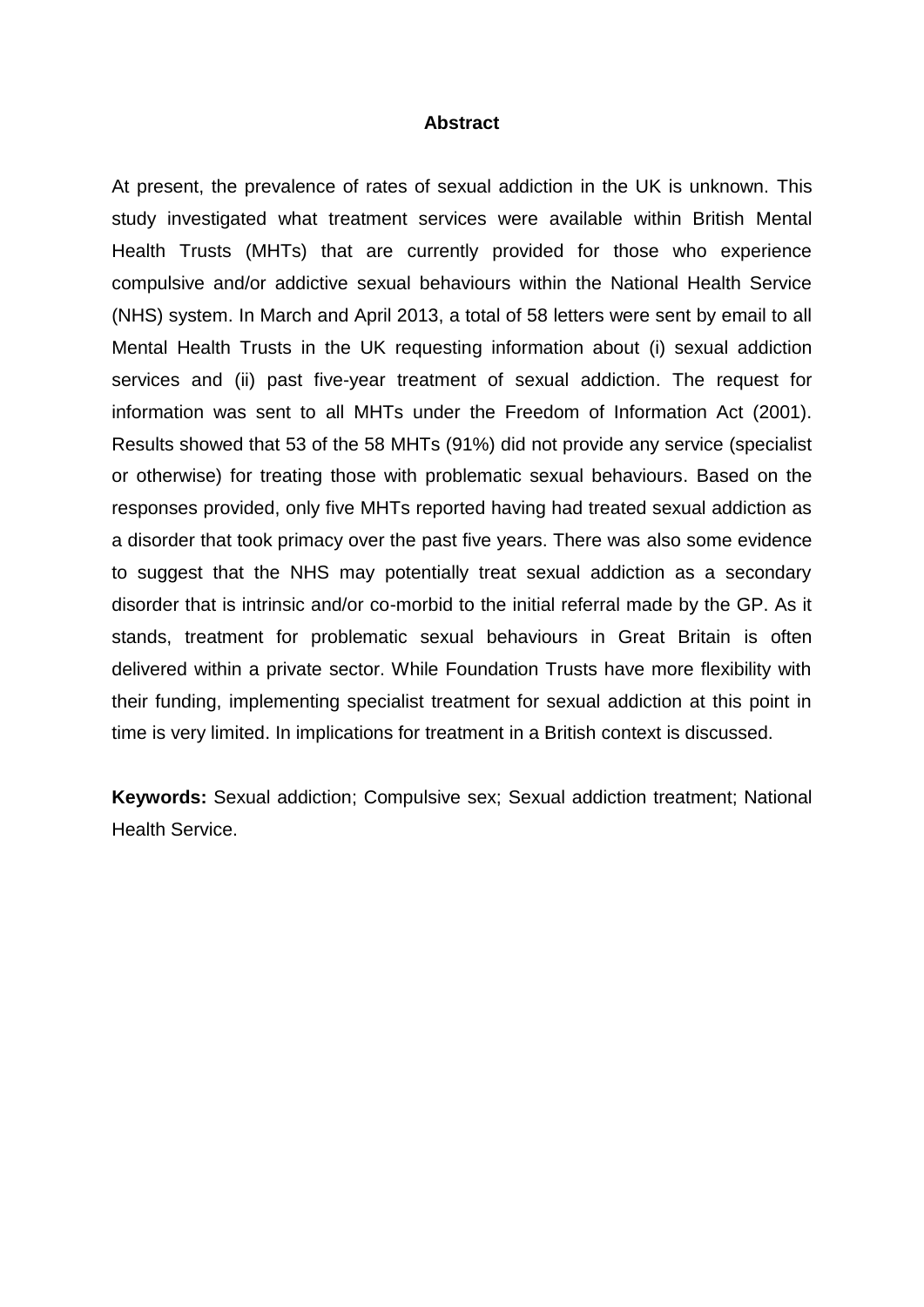#### **Introduction**

As behavioural addictions become more accepted into mainstream British society (e.g., gambling addiction, video game addiction, sexual addiction, work addiction, etc.), it is imperative to have an understanding of the provision of such treatment, and to assess the extent to which the National Health Service (NHS) is accessed by people who believe they are addicted to particular behaviours. One such behavioural addiction is sexual addiction.

Specific types of interventions offered in the UK for sexual addictions have been identified by the *Association for the Treatment of Sex Addiction (ATSAC)* who are a UK-based sexual addiction association (based on the principles of the Certified Sexual Addiction Training in the US) and includes: psychosexual counselling, psychotherapy, cognitive-behavioural therapy, integrative cognitive-behavioural therapy (Stephens, 2011), closed-group therapy (e.g., Hall, 2013), Sex Addicts Anonymous (and similar groups such as Sexaholics Anonymous and Sex and Love Addicts Anonymous), internet-based services (e.g., online cognitive-behavioural therapy), and pharmacotherapy (e.g., anti-depressants).

In Great Britain, there are a number of private and charitable organisations that provide help for those with behavioural addictions such as gambling addiction (Griffiths, 2007). In their study of UK gambling treatment, Rigbye and Griffiths (2011) noted that the rate of treatment seeking by affected individuals for problem gambling remains relatively low compared to other more mainstream addictions (e.g., alcohol, heroin), despite the increased awareness that British people about gambling as an addiction. Such a finding appears to indicate there may be a barrier in accessibility to treatment. This also appears to be the case with sexual addiction. Up until 15 years ago, there was only one (private) treatment service that provided treatment for problematic sexual addiction in Great Britain (i.e., The Marylebone Centre, London). Currently, there is a British-based association for the treatment of sexual addiction (ATSAC) where dedicated professionals and clinicians can be readily accessed through a register. *Relate UK* also offers psychosexual therapy for individuals or couples that are trying to overcome sexual addiction. Such services indicate that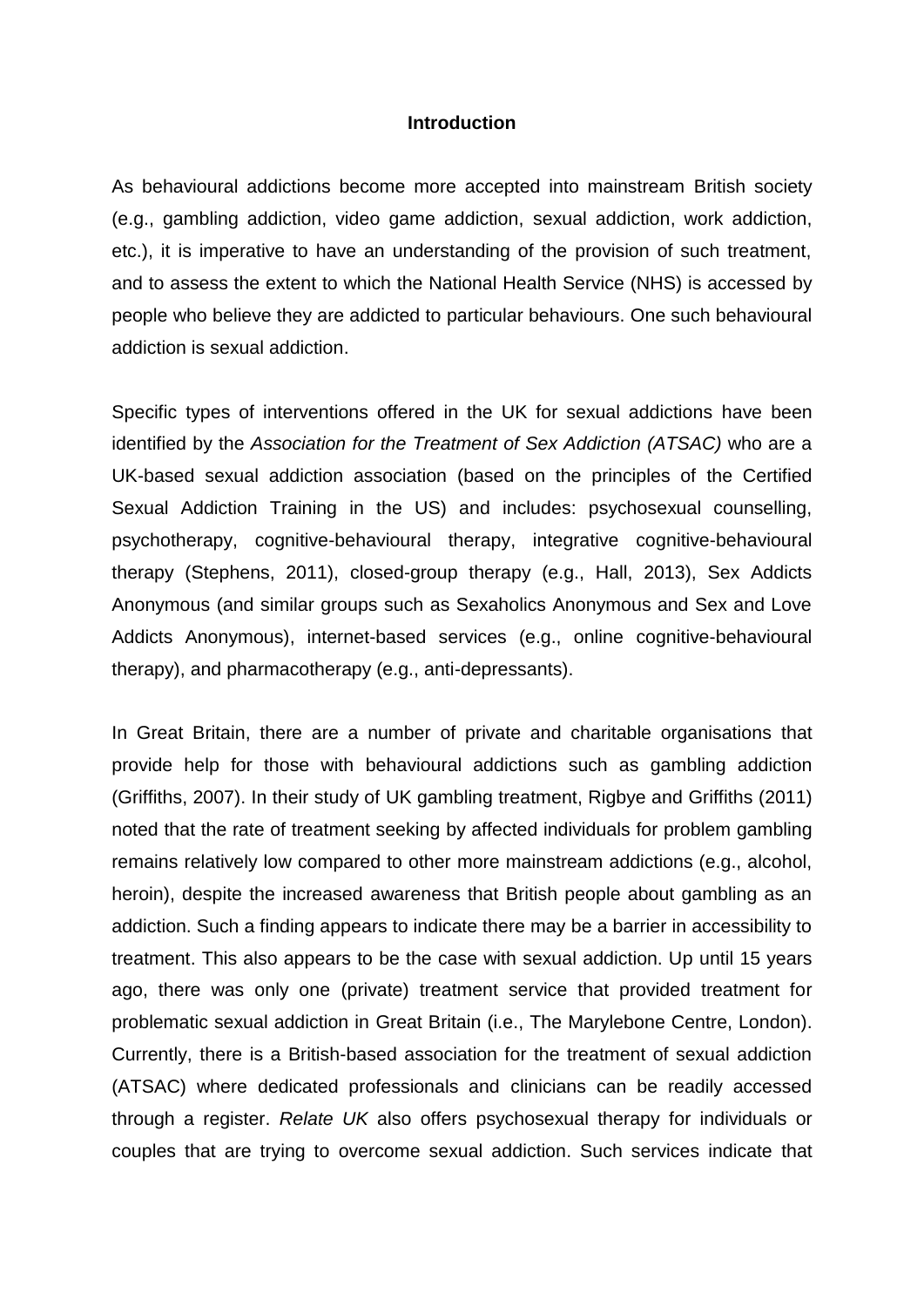there is a clinical need for sexual addiction treatment although the number of people that require such services is unknown.

Given that sexual addiction and hypersexual disorder are not in either the DSM-V or the ICD-10, it is arguable that they remain generally unacknowledged within the infrastructure of the British NHS. Additionally, sexual addiction and hypersexual disorder do not meet the guidelines proposed by National Institute for Health and Care Excellence (NICE) that provides independent, authoritative and evidencebased guidance on the most effective ways to prevent, diagnose and treat disease and ill health reducing inequalities and variance.

To get specific treatment (such as that for sexual addiction) from a mental health practitioner or a specialist service requires a person to be assessed by their local general practitioner, who would, if following the appropriate care pathway, then make a referral if they deemed it necessary. It is likely that the local or regional mental health service would accept a referral for sexual addiction but perhaps treat it as a co-morbid disorder where other negative mood states such as anxiety and depression may take primacy. In such cases, sexual addicts may not have entered the service with their addiction taking primacy. While it may be efficacious to treat secondary symptoms of the addiction, it may result in the addiction itself not being dealt with adequately.

Given these issues and concerns, this study investigated what treatment services were available within British Mental Health Trusts that are currently provided for those who experience compulsive and/or addictive sexual behaviours. This was done in order to gain insight to (i) the incidence rates of sexual addiction, (ii) whether or not sexual addiction is considered as a disorder that is diagnosed within the NHS.

#### **Method**

In March and April 2013, a total of 58 letters were sent by email to all Mental Health Trusts (MHTs) in the UK requesting information about sexual addiction and treatment of sexual addictions within their service over the past five years. These requests were made under the Freedom of Information Act (2001) legislation. This is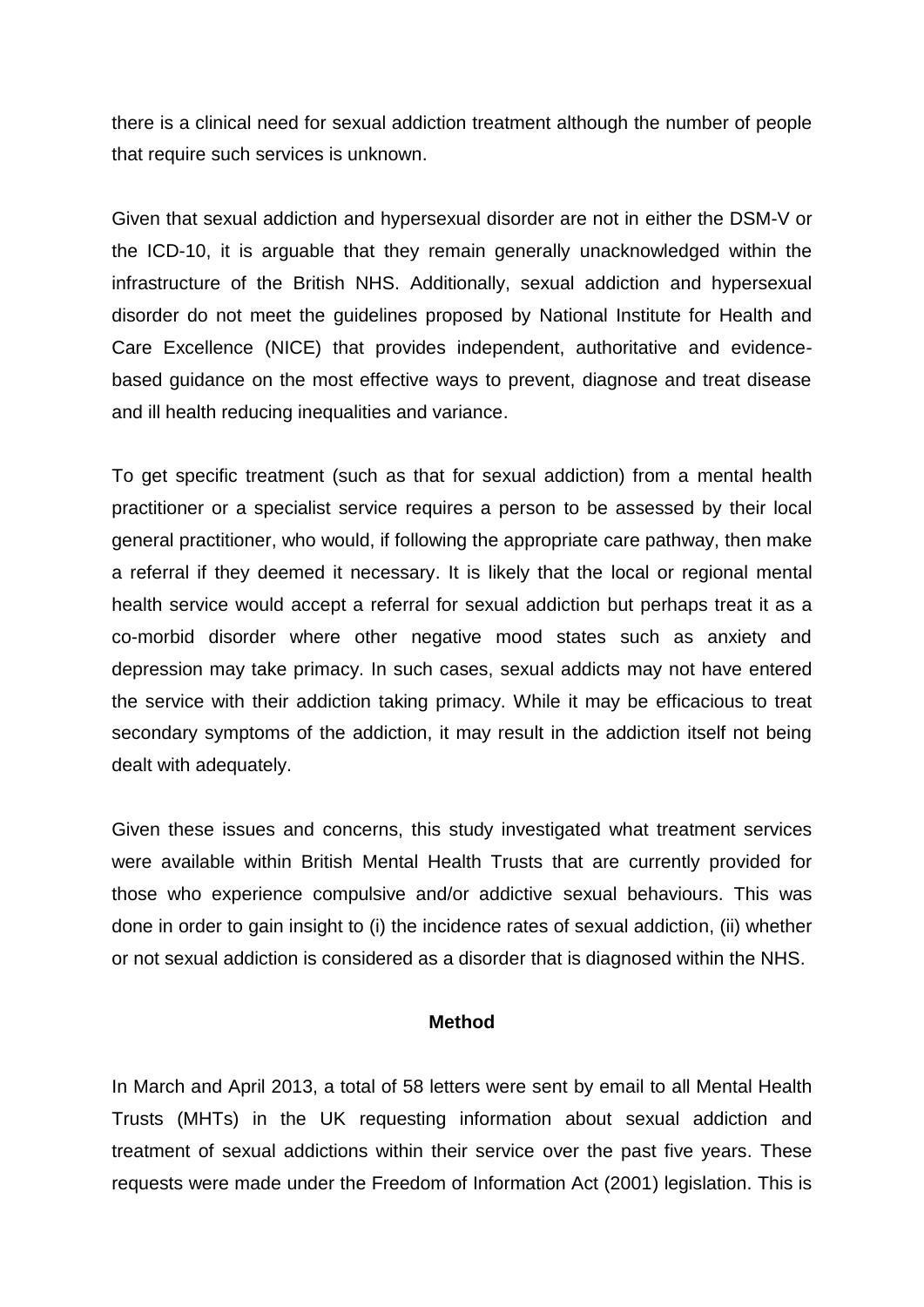an act of Parliament in the UK that creates a "public right" of access to information and data (with the application of certain caveats) held by public authorities that are non-personally identifiable. As the NHS underwent major MHT and Service changes in April 2013, only Mental Health Services and those that had reached a Foundation<sup>1</sup> status were contacted. Some of the changes that have taken place recently are that many Mental Health Services remained commissioned by the NHS but have now become social enterprises and/or part of the four-year *Improving Access to Psychological Therapies* (IAPT) program which follows a specific stepped-care model plan approved by the NICE for treating people with depression and anxiety disorders. For example, a patient falling into Step 2 would require a low intensity therapist (to perhaps treat mild depression in primary care) where computerised cognitive behavioural therapy (C-CBT) and a brief psychological intervention that is short-term would be sought. A client at Step 3 would be offered a high intensity intervention as this step deals with a more complex form of depression and anxietyrelated disorder. Finally, if Step 3 is not sufficient to help a patient then a referral to Step 4 and/or 5 would be made; this entails the involvement of crisis teams and perhaps even inpatient care depending on the level of deterioration within the patient.

The data request made by the research team was comprehensive and covered aspects of treatment as follows: (i) types of services offering problematic sexual addiction; (ii) number and job title of qualified mental health professionals within each service who offer treatment for sexual addiction, (iii) number of sexual addiction specialists within the MHT; and (iv) lowest age limit for referral. The request information also covered specific referral data for any individuals that had been referred in the past five years for treatment of a sexual addiction problem as follows: (i) number of referrals where sexual addiction was the primary reason for referral; (ii) age of referrals; (iii) gender of referrals; (iv) type of treatment offered; (v) how many clients attended first appointment;, (vi) how many clients never attended, (vi) how many clients completed treatment; (vii) how many clients dropped out of treatment

1

<sup>&</sup>lt;sup>1</sup> An NHS Foundation Trust is part of the [National Health Service](http://en.wikipedia.org/wiki/National_Health_Service_(England)) in [England](http://en.wikipedia.org/wiki/England) and has gained a degree of independence from the [Department of Health](http://en.wikipedia.org/wiki/Department_of_Health_(United_Kingdom)) and local [NHS strategic health](http://en.wikipedia.org/wiki/NHS_strategic_health_authority)  [authority](http://en.wikipedia.org/wiki/NHS_strategic_health_authority).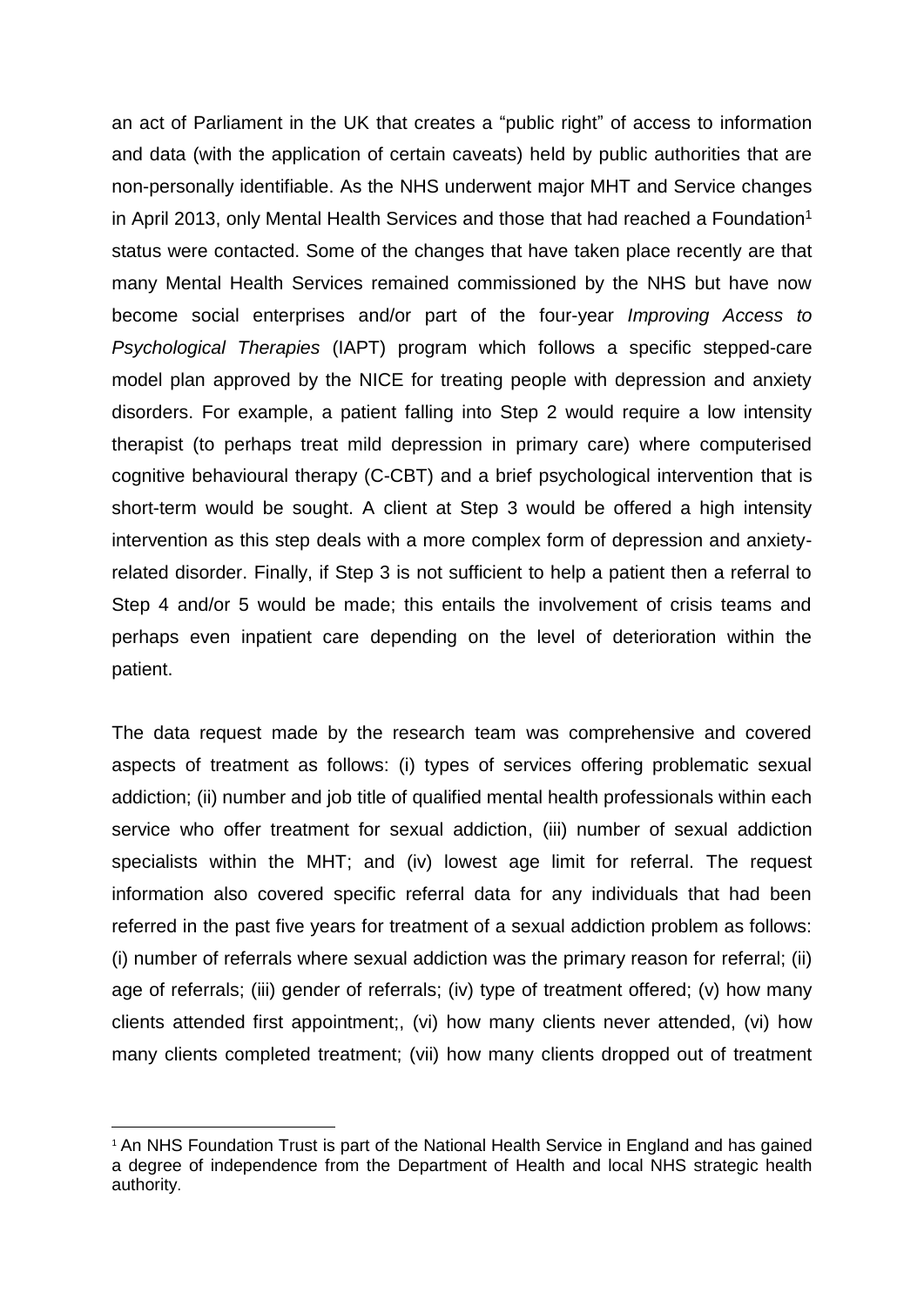part way through; and (viii) how many clients were still in treatment (as of April 2013).

The request letter also contained information about the research team and a short justification for the collection of the data. Under the regulations of the Freedom of Information Act (2001), it is a legal requirement that all requests have to be acknowledged within 48 hours, and that responses to the information asked for has to be provided within 20 working days. All the letters sent to the MHTs met the legal time schedules, and where the acknowledgement and response were delayed, satisfactory communication was maintained by the MHT about the delay in requested information.

#### **Results**

In total, 53 of the 58 responses to the information requests (91%) were that the MHT in question did not provide a specialist service for treating those with sexual addiction, were not commissioned to do so, and that no referrals were made to the MHT for anyone with a sexual addiction in the past five years. The results were also coded into whether the MHT (i) held and/or collated statistical information on the treatment for sexual addiction, (ii) stated that they did not provide services to treat sexual addiction and were not commissioned by the National Health Service to do so (and by implication do not treat it), and (iii), stated that they both neither collated or held such statistical information on sexual addiction and did provide such services to treat sexual addiction.

#### *Non-collation of statistics on sexual addiction*

Four of the 58 Mental Health Trusts (7%) specifically reported that they did not provide services to treat sexual addiction and were not commissioned by the National Health Service to do so. For instance, typical responses included:

*"The Trust is unable to respond to your request for information as people who use services are not seen or recorded under such defined or narrow terms"*  (South West Yorkshire Partnership).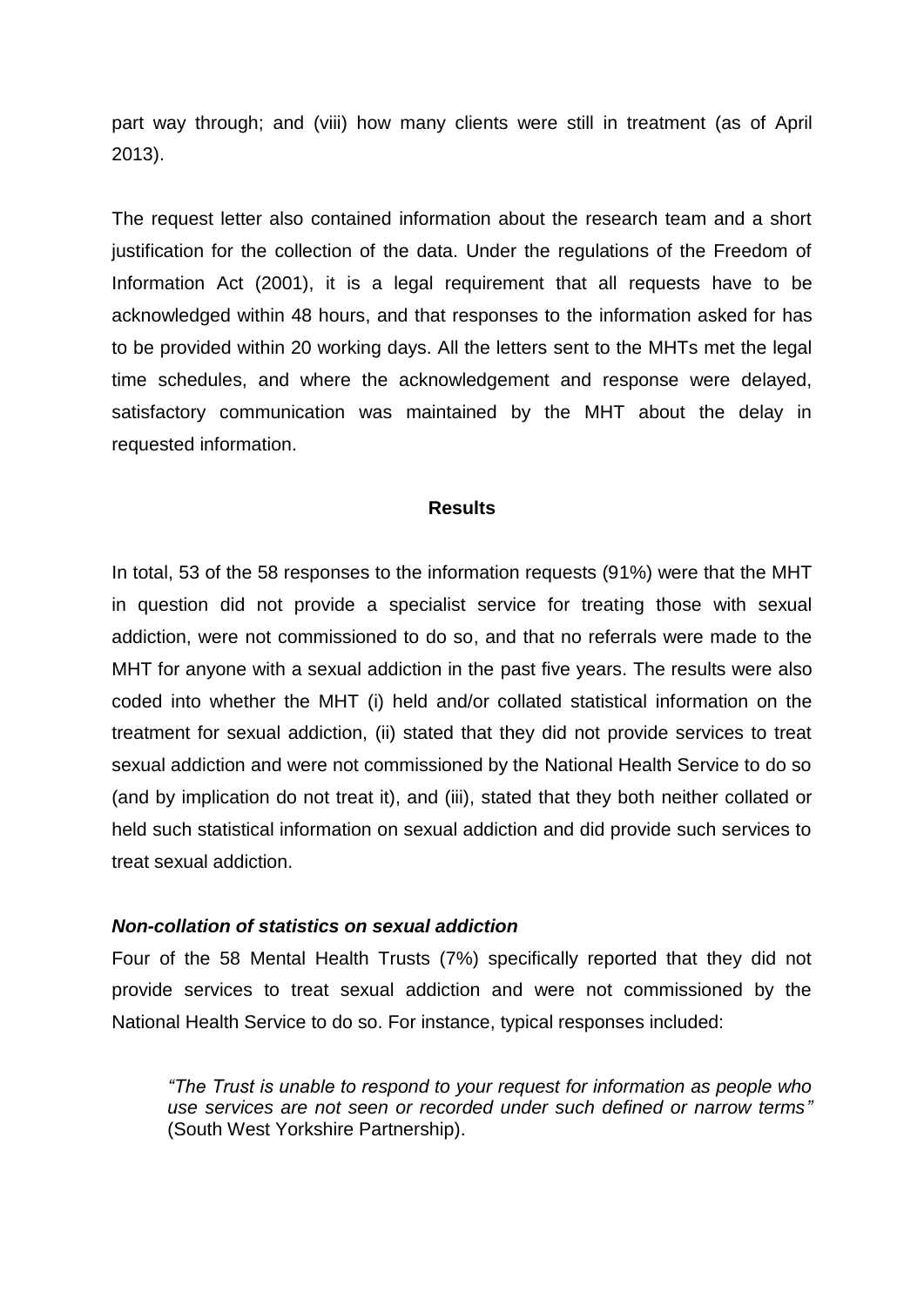*"The trust does not hold the information you request. Any services of this type are supplied in Bedfordshire by an external organisation"* (Bedfordshire and Luton).

A total of 24 Mental Health Trusts (41%) specifically stated that they did not provide services for sexual addiction and were not commissioned by the National Health Service to do so (and by implication do not treat it). For instance:

*"I can advise that the Trust does not offer this type of specialist service and we have not had any service users with a primary diagnosis of sexual addiction"* (Hertfordshire Partnership)

*"The Trust does not provide any specific services for "problematic sexual addiction" and therefore there are no sexual addiction experts employed in our services. We therefore have no specific referral data to share with you"*  (Sussex Partnership).

*"[Our] Trust is a Mental Health and Learning Disabilities Trust and does not provide any kind of sex addiction service"* (Northumberland, Tyne and Wear).

*"[Our] Trust is not commissioned to provide such a service. Should the Trust need a service like this then we would approach the Commissioners for their views and the Exceptional Treatments Panel that are managed by them" -* (Somerset Partnership)*.*

## *Non-collation of statistics and non-provision of services to treat sexual addiction*

A total of 15 Mental Health Trusts (26%) specifically reported that they did not collate statistics on treatment for sexual addiction nor had the provisions to treat it. For instance:

*"We can advise you that the Trust does not hold this information as the Trust does not provide this type of service"* (Avon and Wiltshire).

*"The Trust does not hold information in respect of this element of your request. The Trust does not offer a specialist service"* (Oxford Health).

*"We do not offer services specifically for sexual addiction and do not employ specialists in this area. Any such referrals received would, therefore, not be categorised in this way; so unfortunately, we do not hold the data you require"* (Leicestershire).

## *Reasons for not treating sexual addiction*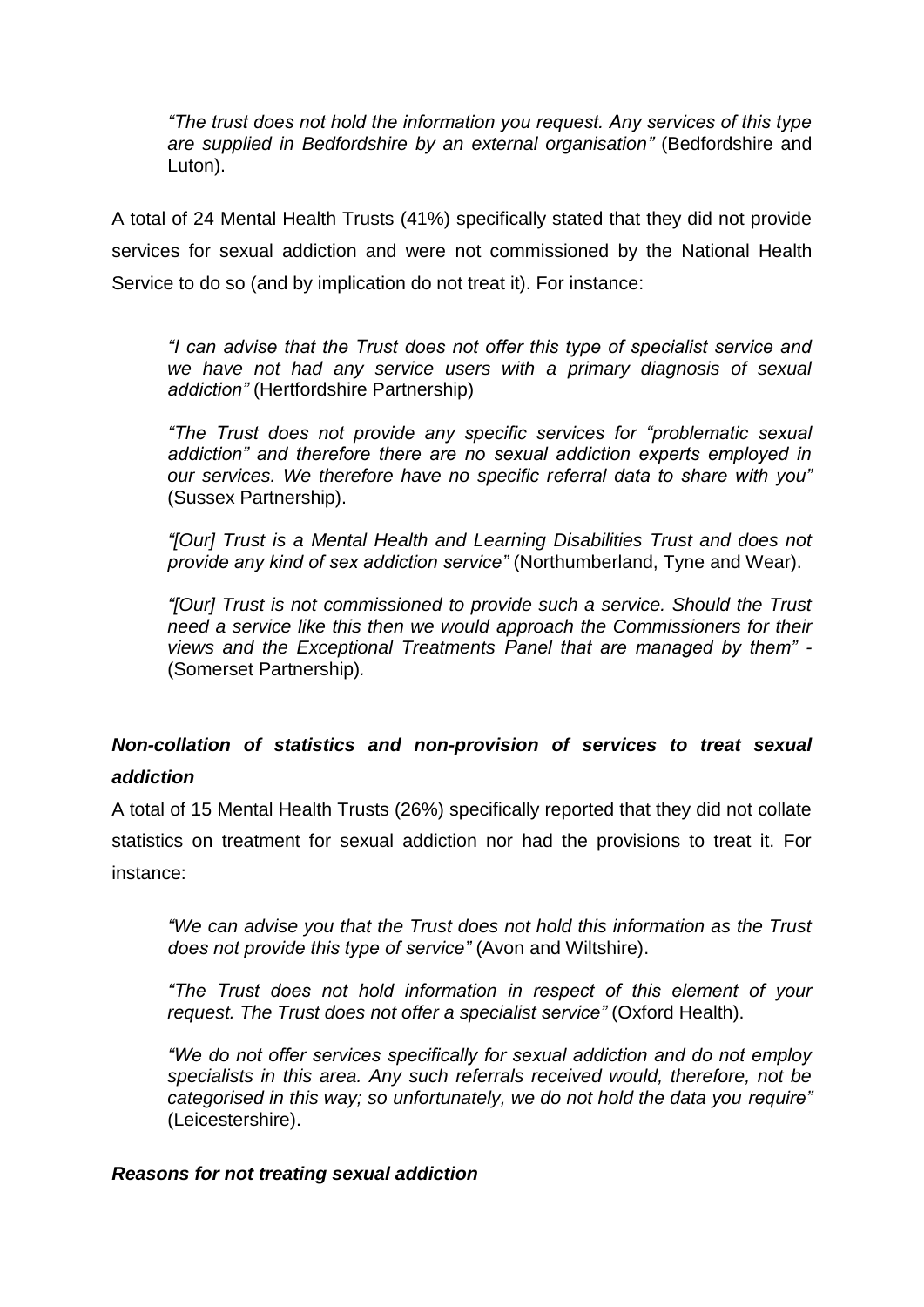Two of the 58 Mental Health Trusts (3.5%) provided specific reasons for not treating sexual addiction. More specifically:

*"The Trust does not have any qualified mental health professionals who are qualified to deal with sexual addiction"* (Manchester).

This response is slightly different to the ones above as it states a specific reason for not treating sexual addiction (i.e., the MHT does have any clinicians that are qualified to deal with sexual addiction specifically). This response implies that were such specialists available, those with sexual addiction would be treated. The other response noted that although there are practitioners that provide psychosexual treatment services, sexual addiction falls outside of their remit:

*"[Our Trust] offers psychosexual services and may treat people who have sexual addictions, however sexual addiction is not covered within the service specification of the psychosexual medicine team therefore referrals with a primary diagnosis of sexual addiction would not currently be accepted by this service"* (Leeds and York Partnership).

## *Treatment of sexual addiction within the National Health Service*

Five of the 58 Mental Health Trusts provided information that they had treated sexual addiction within their service. Cheshire and Wirral Partnership NHS Foundation Trust reported that they had a psychosexual team that received *"a small number of referrals for what is labelled as a 'sexual addiction' but in reality only a small number of these actually meet the diagnostic criteria."* This service employed two psychosexual mental health professionals (one medic on a 0.3 contract and one psychotherapist on a 0.8 contract). They also reported that the youngest age of anyone treated for sexual addiction in their service was 18 years old. However, no other detailed information was provided on the basis that it would be too expensive to collate. More specifically, the Trust informed the research team that:

*"It is estimated that a manual trawl of 800-1000 files over the past 5 years plus collation of information, at an approximate rate of 5 minutes per file, would cost in the region of £2,080 (for 1000 files). The time and costs for collating this information are well above the maximum time stated in current FOI guidance (18 hours at £25.00 per hour = £450.00). However, as previously mentioned, the number of people with true sexual addictions (i.e.*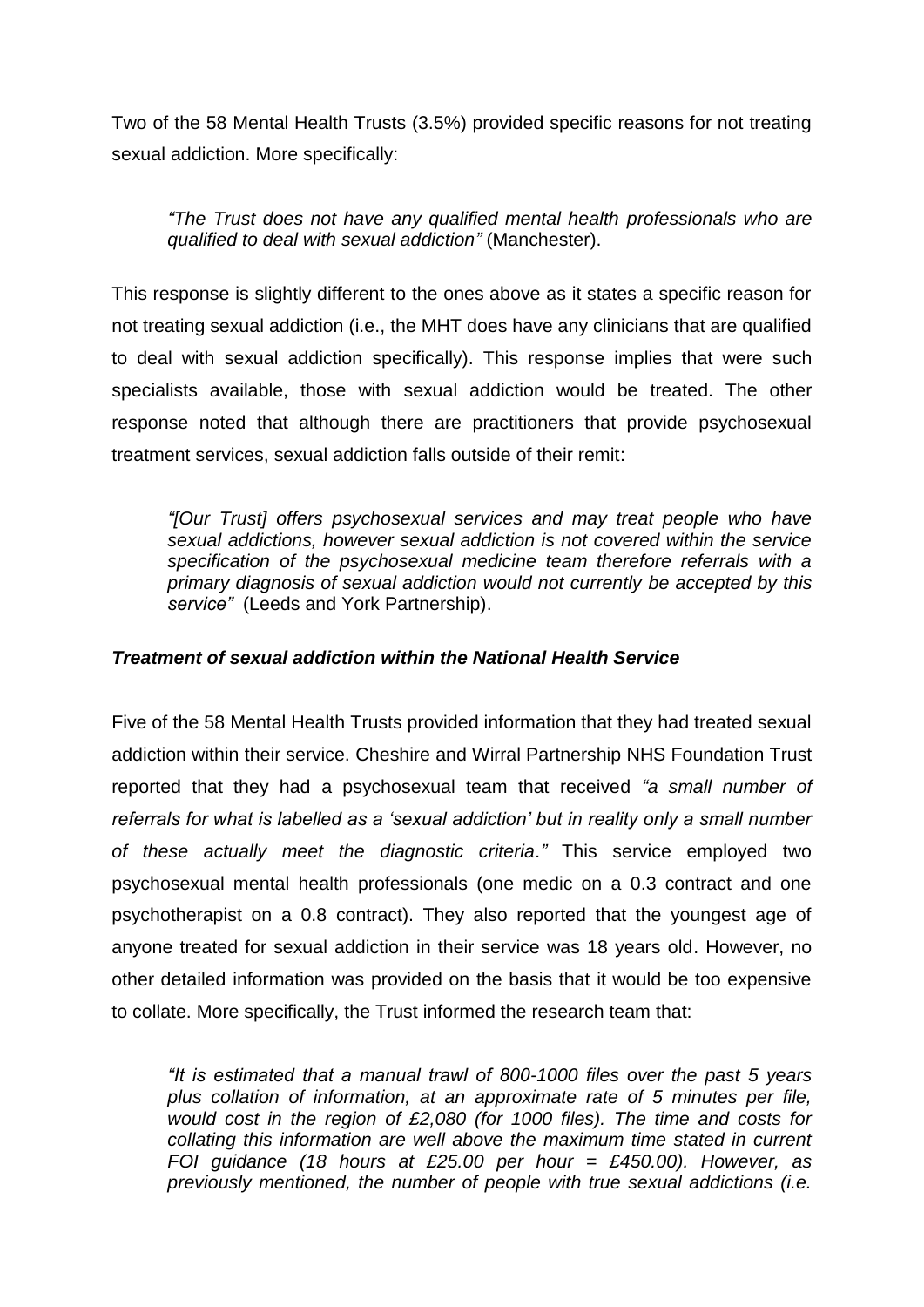*meet the diagnostic criteria) that are referred are extremely small"* (Cheshire and Wirral Partnership)

The Central and North West London NHS Foundation Trust informed the research team that it had set up a pilot to treat behavioural addictions in December 2011 and that the treatment of sexual addiction was part of its remit. However, in August 2012, a decision was taken to *"no longer see people for sex addiction, referring them to other NHS Trusts"* for sex addiction treatment. The Trust also added:

*"In addition there is the question about what actually qualifies as sexual addiction. In respect of this whilst no longer seeing people who have problems with sex, we do see people who have problems related to the misuse of pornography. If your definition of sexual addiction includes misuse of pornography then we have [one] clinical psychologist working with this population in our Addictions directorate. The minimum age for referrals to the service is 18 [years]"* (Central and North West London).

In relation to all other questions the research team asked, the Trust reported that such data was currently being collated *"for review and future publication"* and that therefore the Trust were withholding this information under Section 22 of the Freedom of Information Act.

The South London and Maudsley NHS Foundation Trust informed the research team that they provided a Psychosexual Service that offered treatment for sexual addiction. The Psychosexual Service comprised one medical Consultant, one counselling psychologist, one clinical psychologist, and two psychosexual counsellors. A total of 23 people (all male bar one female) had been referred to the service for sexual addiction treatment (the youngest of which was 16 years old and the oldest being 64 years. The type of treatment offered included combined medical and psychological treatment (i.e., cognitive-behavioural therapy, psychodynamic therapy, behavioural systems therapy). Of the 23 referrals, 15 turned up for the first appointment and seven never attended (one client had only just been sent an appointment letter). Six people completed their treatment, seven were still in treatment, and two dropped out during treatment.

The Cumbria Partnership NHS Foundation Trust reported that they had one member of staff whose job title is Principal Counselling Psychologist and Psychosexual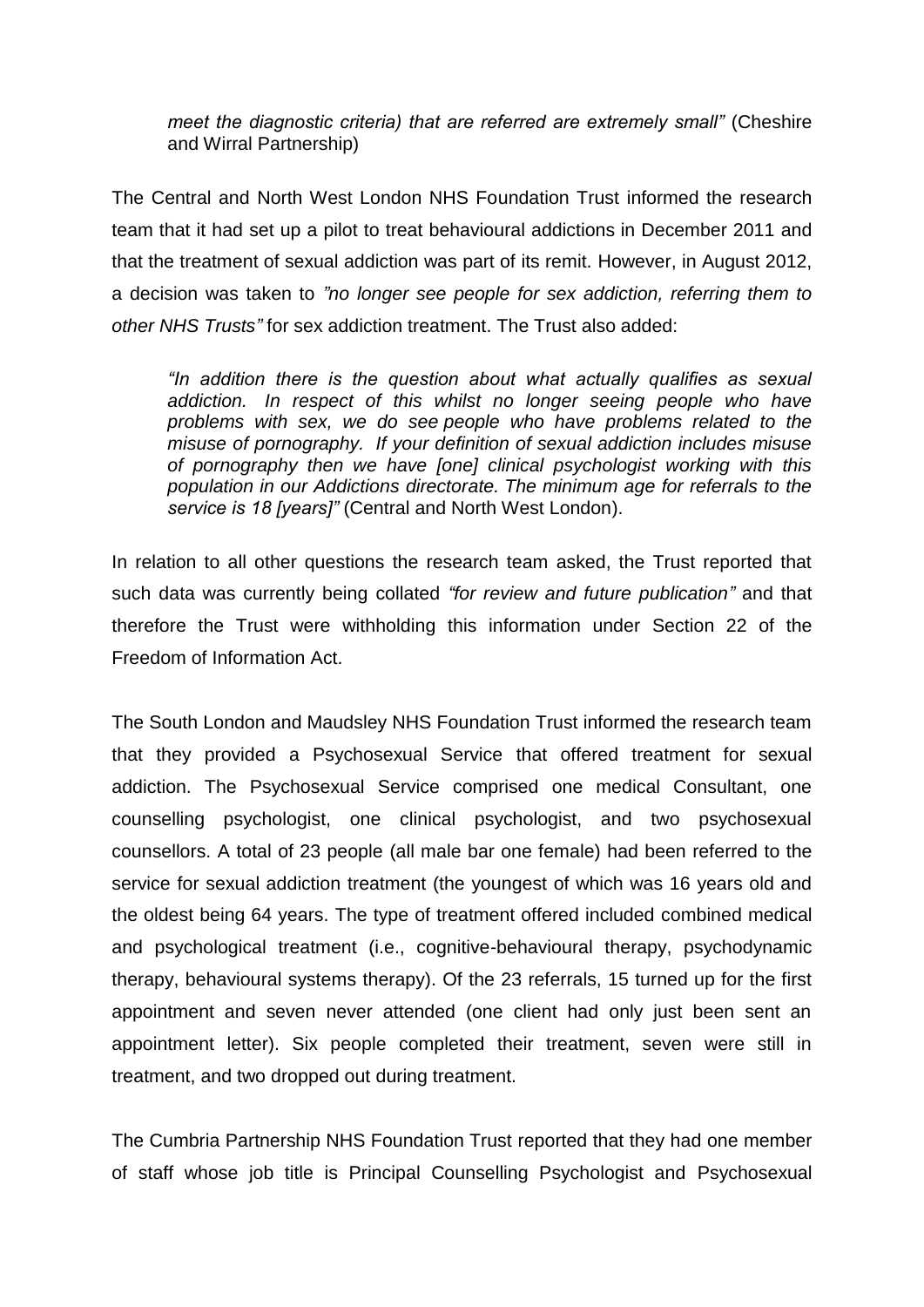Therapist and who dealt with sexual addiction. However, much of the information asked was "not readily available" and that:

*"To be able to pull out the required data our psychosexual therapist admin team and IT would have to establish whether it is possible to trace closed caseloads and return details of the amount of caseloads there are. If caseloads are established, admin would need to request integrated files from Clinical Records who would, in turn, need to find and send files by organised transport. The admin team would then need to track files in and notify the psychosexual therapist. The psychosexual therapist would need to read through all entries in every file and record relevant information. Reverse process would include track files out and return files to clinical records where they would have to track files back into their department and file away. The estimated costs are listed below"* (Cumbria Partnership)

The Trust estimated that to retrieve the information requested would take 143 hours and would cost £3,575. As this amount was more than the £450 specified in the regulations of the Freedom of Information Act the Trust was *"not obliged"* to respond to the information request.

Finally, the Lancashire Care Foundation Trust reported that they had a number of staff that were qualified to treat sexual addiction including four Psychosexual Therapists (one with an MSc in Psychosexual Therapy and three with a Postgraduate Diploma in Psychosexual Therapy). The lowest age limit for referral to the service was 18 years and in the year prior to the information request they had 17 referrals (aged 19 to 60 years although most – nine clients – were in their 20s) where sexual addiction was the primary disorder requiring treatment. Of the 17 referrals, most (n=15) were male. Seven of the referrals (6 male) attended the first appointment, and seven never attended treatment. To date, three clients (two males) had completed treatment comprising nine sessions. Two clients dropped out of treatment part way through although one of these moved out of the area after five sessions and may have sought help elsewhere after his move. Five clients were still in treatment.

The type of treatment offered for sexual addiction included *"modification of sexual practices, recovering alcohol and substance misuser, self-esteem and unmet emotional needs from childhood plus [childhood sexual abuse] all predisposing, precipitating and maintaining factors plotted and explored."* Specific psychological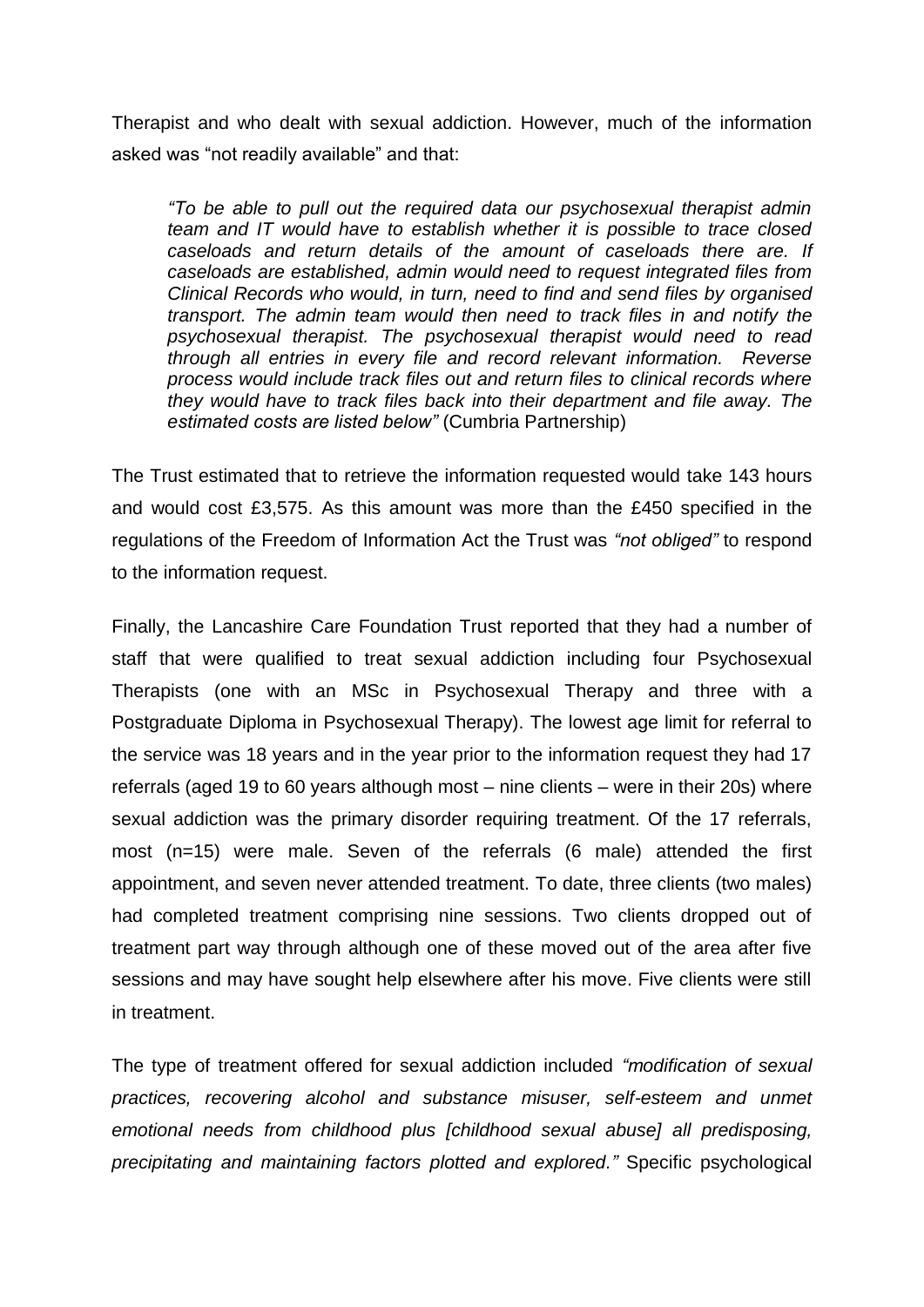interventions included psychodynamic therapy, and couples therapy. Clients were also treated for other comorbid disorders such as depression and self-harm.

## *Other treatment agencies that sex addicts would be referred to*

Four out of 58 Mental Health Trusts (7%) confirmed that they did not provide specialist services for sexual addiction, but did provide information about other agencies that could be contacted for this information. For instance:

*"We are unable to answer your questions as we do not provide any direct services to patients. Please contact Berkshire Healthcare NHS Foundation Trust"* (Berkshire).

*"I can confirm that NHS Kent and Medway does not hold this information. This information is held by Kent Community Health NHS Trust and Medway NHS Foundation Trust as they deliver sexual health services in Kent and Medway. Please contact them directly to request this information"* (Kent and Medway).

Three out of the 58 Mental Health Trusts reported that cases of sexual addiction may have been referred to their service but it did not take primacy (i.e., possible comorbidity with other Axis I and Axis II disorders) or what actions would be taken if such a referral was made. For example:

*"We don't have any services commissioned specifically for this type of service. We may get cases referred where this is a co-morbid issue and probably have someone in the system who has a clinical interest but we do not record as an activity line as it has not been commissioned"* (Bradford District).

*"The mental health services would not treat a sexual addition unless it was part of another, diagnosed mental health condition; it may be a form of compulsive behaviour and, if assessed as a problem, it would most likely be treated using CBT. If sexual addition was the primary problem then a referral would be made to Sheffield Health and Social Care NHS Foundation Trust's Sexual & Relationship, Sexual Medicine & Transgender Services"*  (Rotherham Doncaster and South Humber).

*"That is not to say that no one with a sexual addiction has been referred, rather it was not their primary reason for referral. Detail regarding 'secondary' issues is not recorded at Mersey Care"* (Mersey Care).

## **Discussion**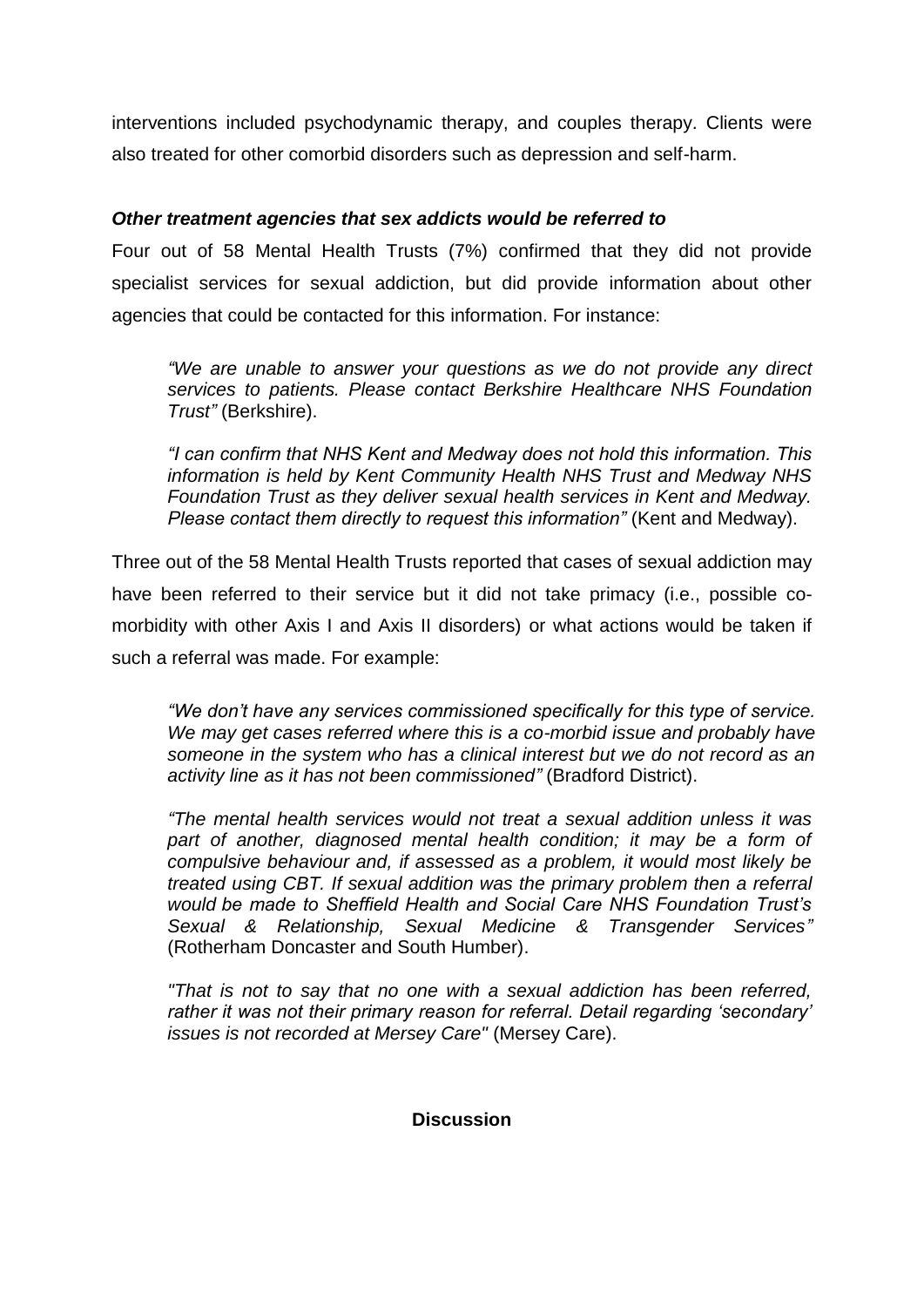It was clear from the data collected via Freedom of Information requests that the majority of the Mental Health Trusts (MHTs) did not treat and/or acknowledge the existence of sexual addiction. Since sexual addiction is not considered a disorder in the NICE guidelines and is not diagnosed as a disorder in DSM-V and ICD-10, it is perhaps unsurprising that there appears to be little awareness of its conceptualisation, except if occurring with another diagnosable mental health disorder (e.g., where hypersexuality is a symptom of bipolar disorder). However, this study did highlight that the MHTs within the National Health Service view sexual addiction as a specialist service and therefore think that other dedicated services outside of the NHS structure should be treating it. For instance, the response from Hertfordshire Foundation Trust said it did "*not offer this type of specialist service."* Additionally, two Trusts suggested that they were unable to respond to the request *"as people who use services are not seen under such defined or narrow terms".* This suggests that sexual addiction appears to be viewed as a narrow term that may not fall under the category of addictions as defined or conceptualized by the MHTs.

Despite the general lack of treatment for sexual addiction, some services (n=5) had treated the disorder and acknowledged it as a clinical reality for some patients. There was also recognition; in particular, by the Central and Northwest London Foundation Trust of pornography addiction, and that they are currently treating a client diagnosed with this disorder. This Trust also set up a pilot group for behavioural addictions that included support and treatment for sexual addiction. However, reasons for why they removed sexual addiction from this cluster were not provided. Two MHTs (South London and Maudsley and Lancashire Care Foundation Trust) provided a breakdown of referrals by gender. Although the numbers were small, they demonstrated that a minority of referrals for sexual addiction are women that are seeking out treatment.

There was also some suggestion from the data collected that sexual addiction may receive treatment via the NHS if co-morbidity with other Axis I and Axis II disorders is present. However, the comorbid disorder may take primacy and leave sexual addiction as a secondary disorder, further increasing its marginalisation within NHS treatment. The findings from this study can be compared to the figures obtained from a similar gambling treatment study conducted by Rigbye and Griffiths (2011) that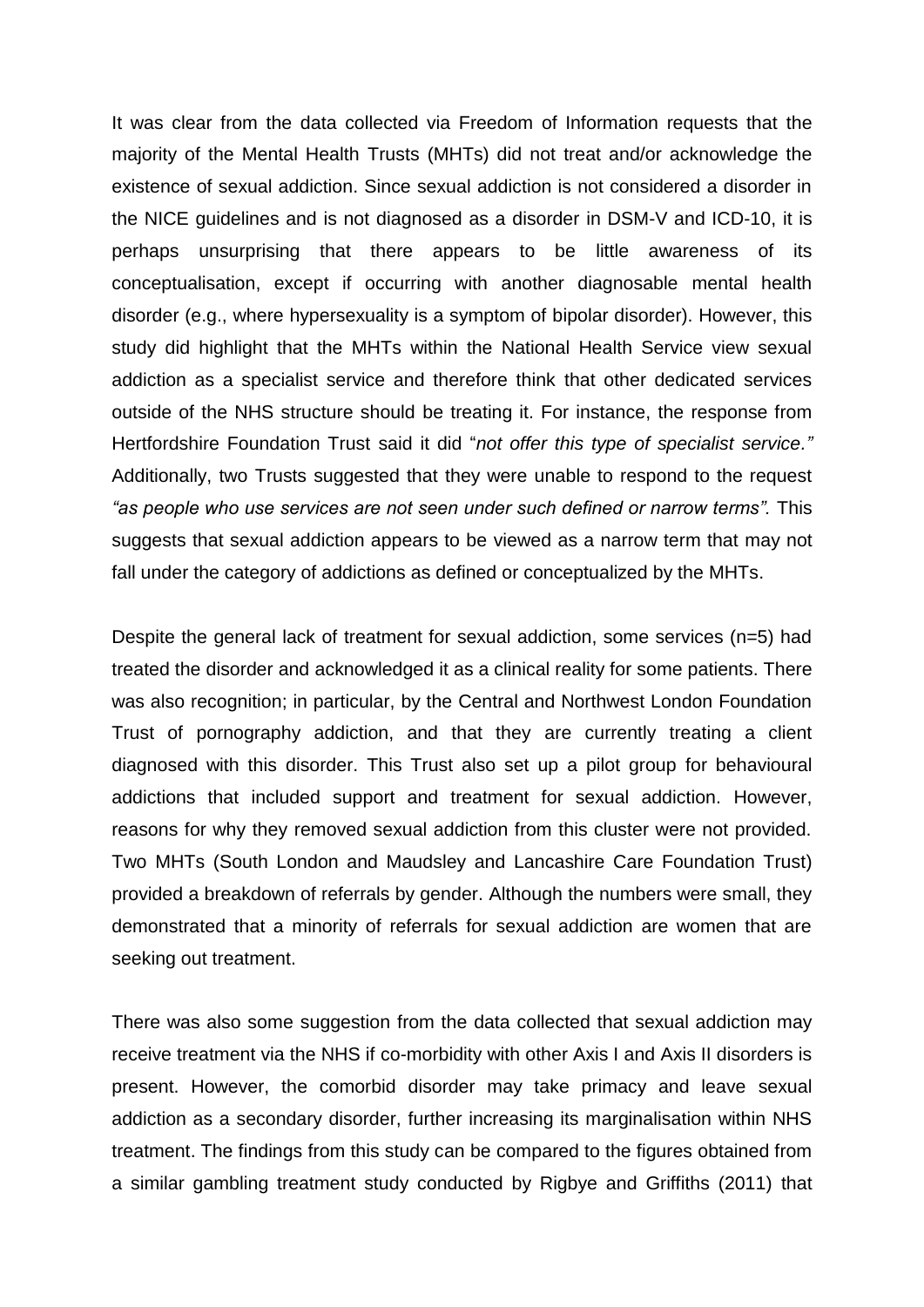also collected data via Freedom of Information requests. They reported that 9% of NHS trusts had treated gambling addiction; this study also found that 9% had treated sexual addiction. Based on the number of requests sent out by Rigbye and Griffiths (327 in the gambling study and 58 in the current study), sexual addiction is treated on a similar scale to gambling addiction yet treatment provisions for both remain relatively low in comparison to other mainstream chemical addictions (e.g. alcohol and cigarette addiction).

It should also be pointed out that sexual addiction (like many other addictions) is a very shame-based disorder that may lead to labelling and perhaps even an element of judgement from therapists who are unfamiliar with its presentation. A hypothetical example is a sexual addict entering a mental health service and describes the occurrence of their intrusive thoughts involving a specific paraphilia, and images such as erotic asphyxiation that may be diagnosed as falling within the 'Not Otherwise Specified' section of the DSM-V (2013) diagnostic criteria of Paraphilic Disorder. A case such as this could be reported as 'risky' under the protocol of NHS by a general CBT therapist. This could entail severe consequences whereby the client is reported to the local authority and/or the police prior to a referral being made to another agency. Therefore, a limited understanding of the disorder may induce more shame (and perhaps even trauma in the most extreme cases) for the client.

As with all studies, there are a number of limitations with the current study. While gathering data under the Freedom of Information Act has arguably proven to be a useful technique, one of the main limitations of adopting this type of approach is that health services and authorities also have the right to charge a fee for dealing with a request. This is often calculated according to fee regulations. However, if prescribed costs are £500 or more then the authority is not obliged to comply with the request. In regards to this study, there were two MHTs that calculated a fee for the number of hours that would be put into filtering out files concerned with sexual addiction. As costs accumulated to more than the specified regulations, this resulted in the MHTs not providing requested information. Non-information may therefore give researchers and other stakeholders within the NHS a somewhat skewed view of whether this specialised area is treated or not. It is also essential to highlight that stereotyping towards addictions as a whole remains, therefore, the misconception of sexual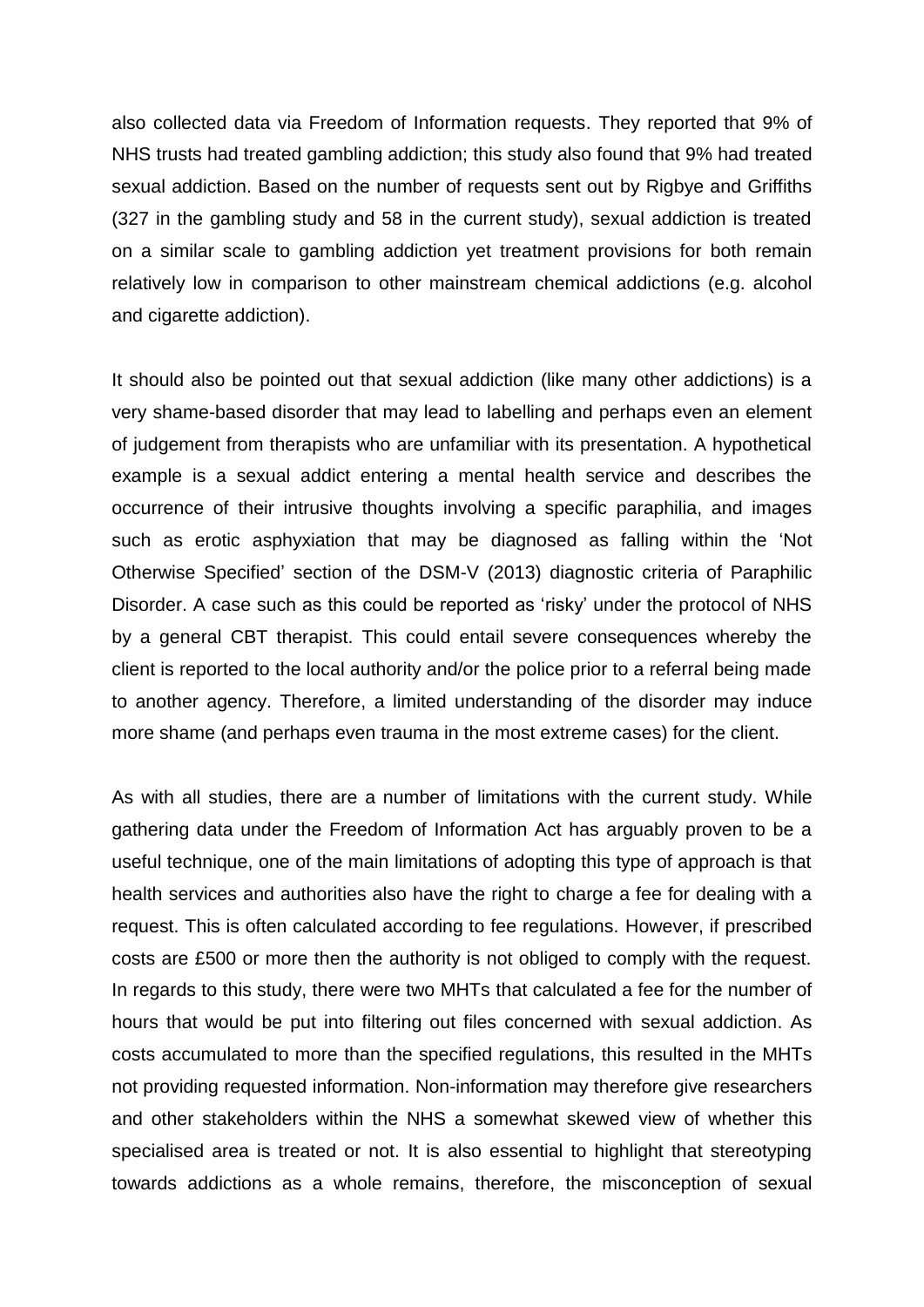addiction may have resulted in professionals showing rigid or harsh attitudes towards individuals that suffer from it. This may have also occurred among the MHTs from which the information was gathered.

The use of Freedom of Information requests via electronic mail (email) is an innovative and cost-effective way of collecting data to gain insight into a marginalised disorder such as sexual addiction in the UK. Not only is there evidence of an email being sent, but it is also less time-consuming. Traditional methods such as letters sent by 'snail mail' may get lost in transition, and secondly, an acknowledgment within 48 hours can be a small window for MHTs if responding through a postal letter. An information request via email also provides leniency for the MHT to ask for additional information that may be required in order to process the request efficiently.

The findings from this study also provide some foundation on which future research into sexual addiction can be built upon. For example, determining a general prevalence rate of the disorder within the UK, that is defined as non-paraphilic (i.e., making it distinct from paraphilic-related disorder). This would help inform treatment interventions in the near future. Additionally, the terms sexual addiction and/or hypersexual disorder may be better understood by breaking it down into its subtypes (e.g., masturbation, pornography, cybersex, telephone sex, strip clubs, etc) by other clinicians. While there is overlap that can potentially lead to confusion among mental health professionals, it also needs to be understood that irrespective of its subtypes, an individual who is sexually addicted does not imply that there is the existence of multiple affairs with other parties involved, and that such acts can be carried out alone and/or online.

It is also worth mentioning that sexual addiction can be opportunity-induced, with reference to the availability of sexual information through various media that can be accessed by many adolescents. For example, Hall (2013) has illustrated that the profile of a typical sexual addict is changing. In her survey 2012 survey of 350 individuals, 44% reported no history of sexual abuse or trauma, and 26.5% reported never having an attachment-related issue (Hall, 2012). While these results lack empirical grounding, the findings from this survey shed light to the diversity in the onset and maintenance of related sexual activities that can potentially be escalated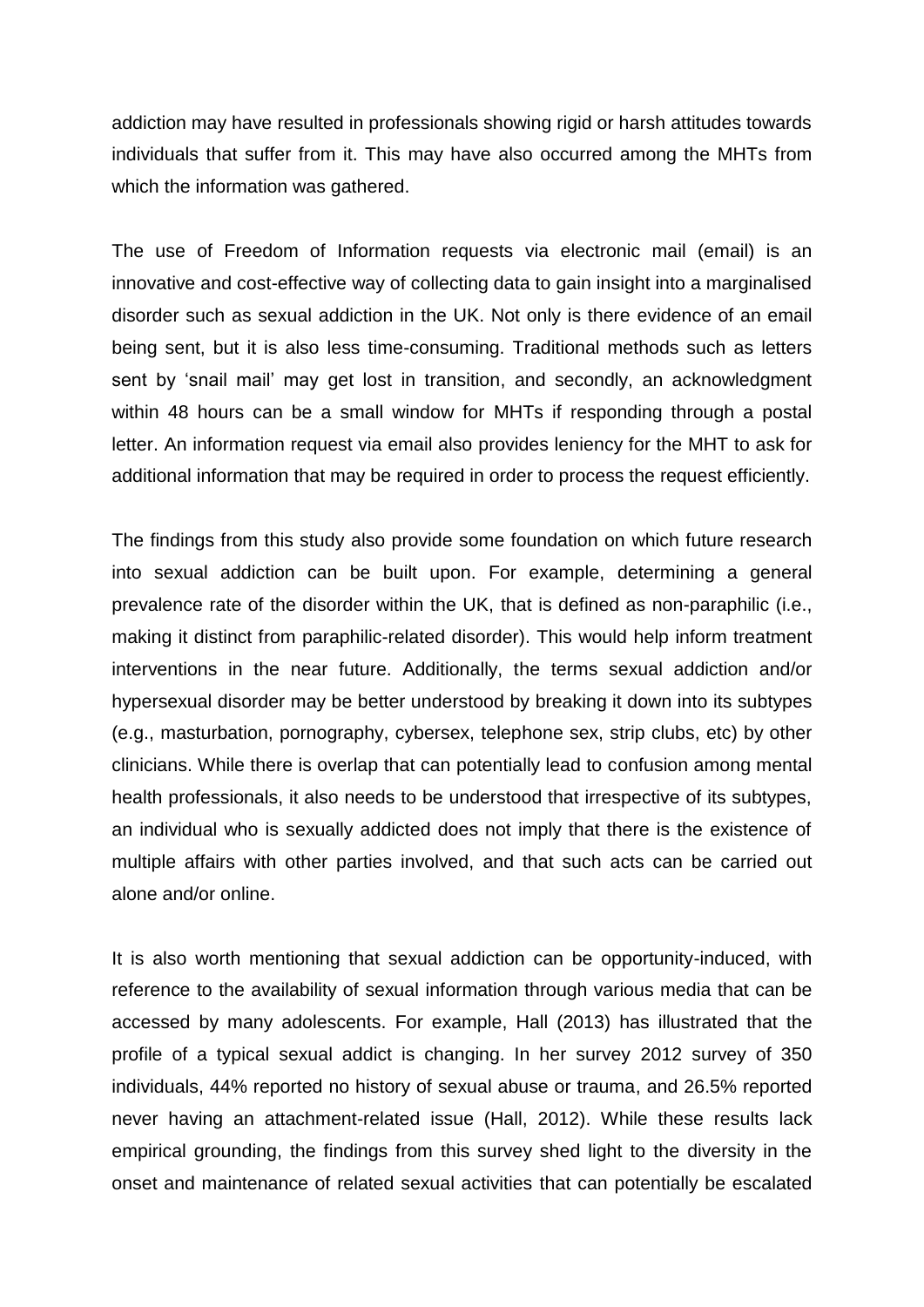on the internet. Where a rapist may act out his frustration via opportunity, a sex addict may engage in compulsive masturbation and/or 'cruise' on the internet as a means of coping to compensate for the lacking of types of sex they may be involved or in fact having the internet as an additional medium to make sense of and/or act out their intrusive urges and fantasies without the presence of shame. Such activities may lead to online behaviours being transferred to offline situations, thus creating substantial levels of risk. This further perpetuates the cycle of addiction and its consequences. It is therefore fundamental for clinicians to thoroughly explore current behaviours and risk using models such as the triple 'A' engine (accessibility; affordability and availability; Cooper, 1998) before delving deep into the historical factors and familial aspects of the patients.

To the authors' knowledge, this study is the first of its kind to investigate the treatment provision for sexual addiction within the National Health Service in the UK. It identified that sexual addiction is not generally on the public health agenda within the UK and/or on the radar of those with responsibility for NHS commissioning services. This could be in part due to the proposed DSM-V criteria (for Hypersexual Disorder) not being included in the latest edition of the DSM (APA, 2013) and the fact it is a shame-based disorder that is not discussed and/or experienced by the vast majority of the British population. Practitioners and the general public alike may simply not view sexual addiction as an issue for professional help, and even if they did, such help may not be sought.

In addition to the above, sexual addiction may not be as straightforward to diagnose among those who have little or no understanding of the concept. Since the shift to a digitalised society, sexually explicit material such as pornography and online chat rooms are freely available; the delivery of a stringent psycho-education session in the initial stage to those entering treatment can potentially minimise harm and risk posed to self and/or others. As it stands, awareness of the addictive properties and the range of risks may be involved with such behaviours is still minimal, therefore, a supplementary branch to sexual health and even mental health services reiterating the risks of the addiction for the younger generation should be considered.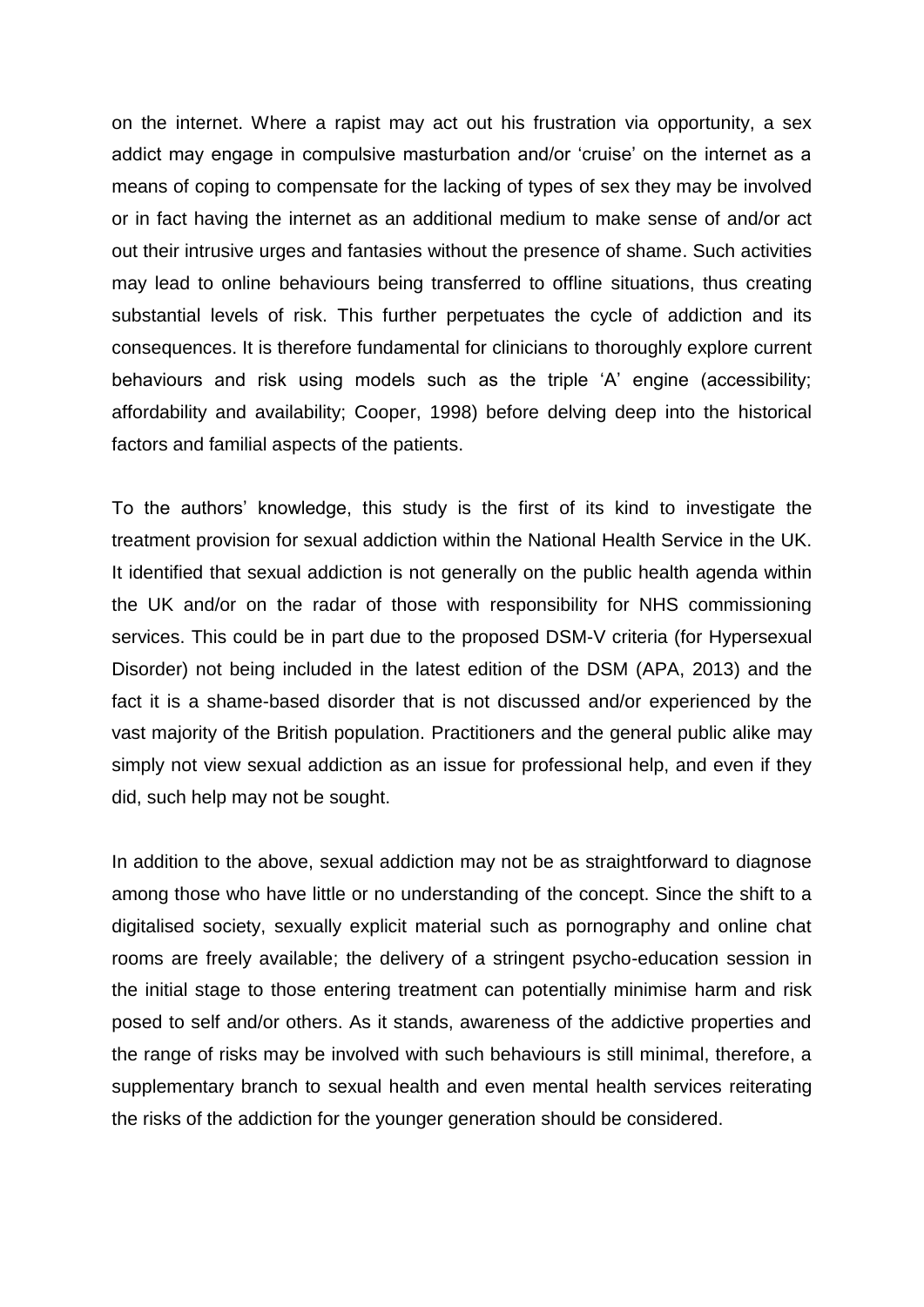The implications of this study could be far reaching. Despite readily obtainable information concerning risky sexual behaviours (with specific references to sexually transmitted infections), it seems as though information provided to the British population regarding sexual addiction to some degree contradicts the types of treatment-related services that are offered by the NHS. For example, on the *NHS Choices<sup>2</sup>* website sexual addiction and even love addiction is advertised and acknowledged as a clinical reality that can have severe consequences along with a short video of a real-life example of a female love addict. Suggestions on the website for treatment are CBT for addictions and for an individual to join a self-help group (e.g., SLAA). However, as suggested by Hall (2013) many of these groups are facilitated by volunteers where professional therapeutic input is lacking. Such support groups are often more effective when individual therapy is running simultaneously.

Given the general increase in internet use, sexual addiction (and some of its subtypes such as cybersex and pornography addiction) is likely to become an area requiring specialist treatment interventions in the future. This is in part due to the increased accessibility and affordability and anonymity of the Internet to which the younger generation are born in (e.g., Cooper, 1998; Orzack, Voluse, Wolf & Hennen, 2006). With this in mind, some implications for treatment that can be built upon are proposed.

The present study ascertained that many NHS Mental Health Trusts are not commissioned to treat sexual addiction at this present moment in time (apart from the few Foundation Trusts that have treated sexual addiction as a primary disorder). Nevertheless, a time-limited psycho-educational model could be introduced to all MHTs that treat depression and anxiety-related disorders.

Although there is a small minority of NHS Mental Health Trusts that provide treatment for sexual addiction, this study highlighted there is still a long way to go before there is provision of localised, problem specific treatment to sex addicts within

**.** 

<sup>2</sup> NHS Choices:<http://www.nhs.uk/Livewell/addiction/Pages/sexandloveaddiction.aspx>